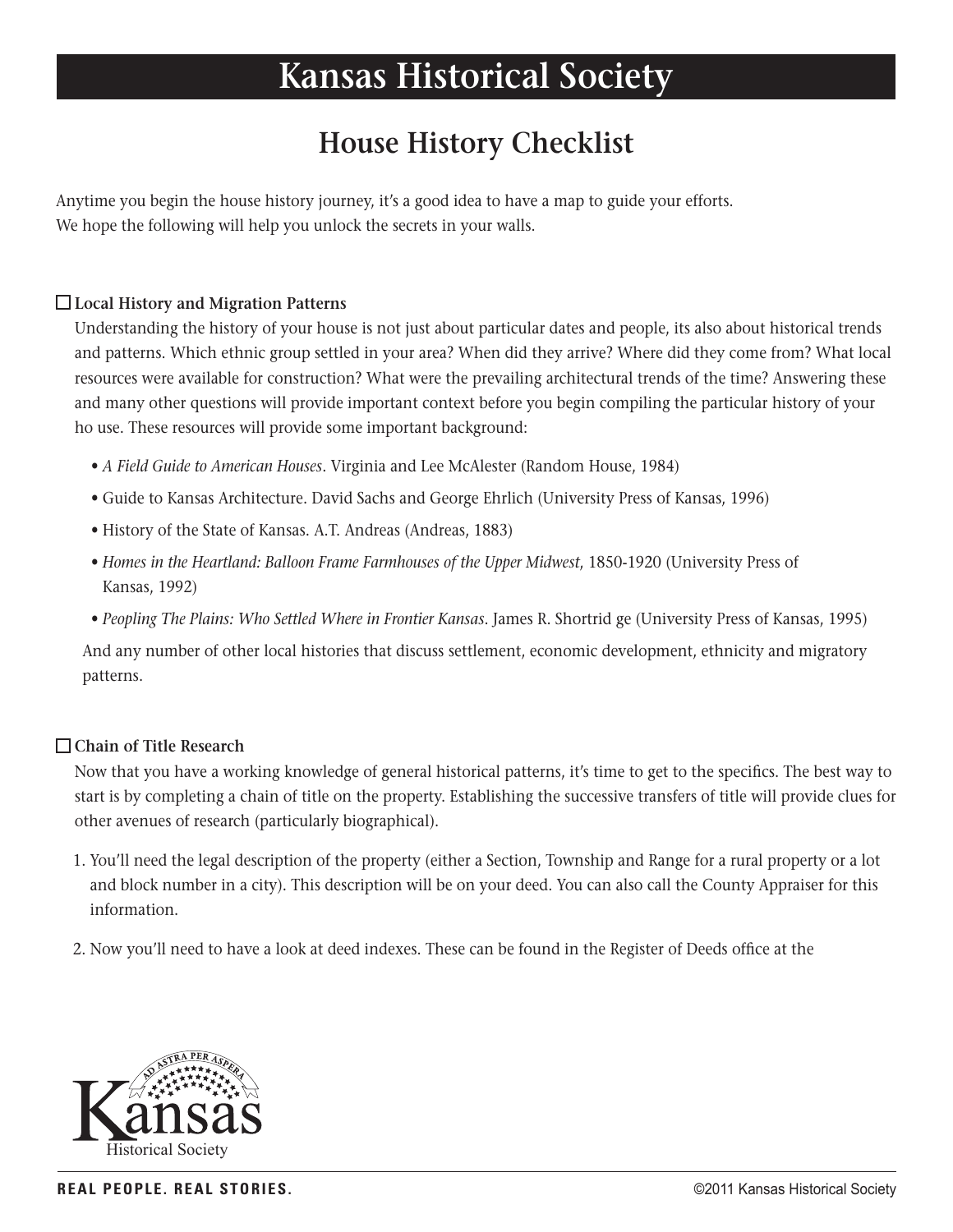courthouse. (These may also be available on microfilm from KSHS or local institutions). Deeds are indexed in two ways in Kansas. The Direct & Inverted Indexes catalogue transfer of title by the names of the parties involved. The Numerical Index traces transactions on a particular piece of property. The advantages of the Numerical Index for the ho use historian are obvious. However, these kinds of indexes are not available in all counties.

 If your county has only Direct & Inverted indexes, you'll have begin with your name and work your way back through each transaction. If Numerical Indexes are available you'll need the proper legal description.

 3. Having checked the indexes you can now access the deeds themselves. These will generally list the grantee, grantor, legal description, date and amount paid.

 Establishing chain of title will narrow your focus somewhat, but you still only know who owned the land and when. You'll need to consult other resources to discover more detailed information

#### **Tax Assessment Rolls**

Since taxes are assessed annually, we can use these records to trace valuation increases and/or decreases over short periods of time. A jump in valuation from one year to the next might indicate new construction or an addition. House historians might also find personal property tax rolls helpful as they inventory certain kinds of personal possessions. These records are usually organized by township and/or city and therein by legal description. Check with either the county clerk or county treasurer for access to these records.

# **Building Permits**

These document any new buildings or additions. Permits often list type of structure, when constructed, construction details, address and owner. These are sometimes arranged by address, but more often are filed chronologically by filing date which can make them difficult to use. Most often these can be found with city or county planning and/or zoning offices.

#### **Mechanics' Liens**

Liens are sometimes filed to ensure that a contractor is properly compensated for his or her work. Liens will list the contracting parties, provide a detailed description of the work to be performed as well as listing estimated amount due, and address. In Kansas mechanics' liens are maintained by the clerk of the district court.

# **Fire Insurance Maps and Rate Booklets**

Fire insurance maps created by the Sanborn Company have proven quite valuable to building historians. Sanborn maps for Kansas begin in 1883 and continued through 1967. Unfortunately for house historians, Sanborn maps most often cover only the industrial (and fire prone) areas in towns. Houses in the vicinity of industrial areas are shown as are their construction type (frame, stone, etc). Additionally, these maps were created intermittently and are not available for every town for every year.

 The KSHS also holds Fire Insurance Rate Booklets, 1890-1944, that were compiled by the Kansas Inspection Bureau. These booklets do not contain maps, but do list address, name of owner, fire risk. Entries are arranged by town and therein by address.

#### **Records of Architects and Real Estate Appraisers**

Records that are in the hands of private business should no t be overlooked. Blueprints created by architects can be useful, though rare. Be sure to check with state and local historical societies as well as university schools of architecture and architects organization about the existence of these records.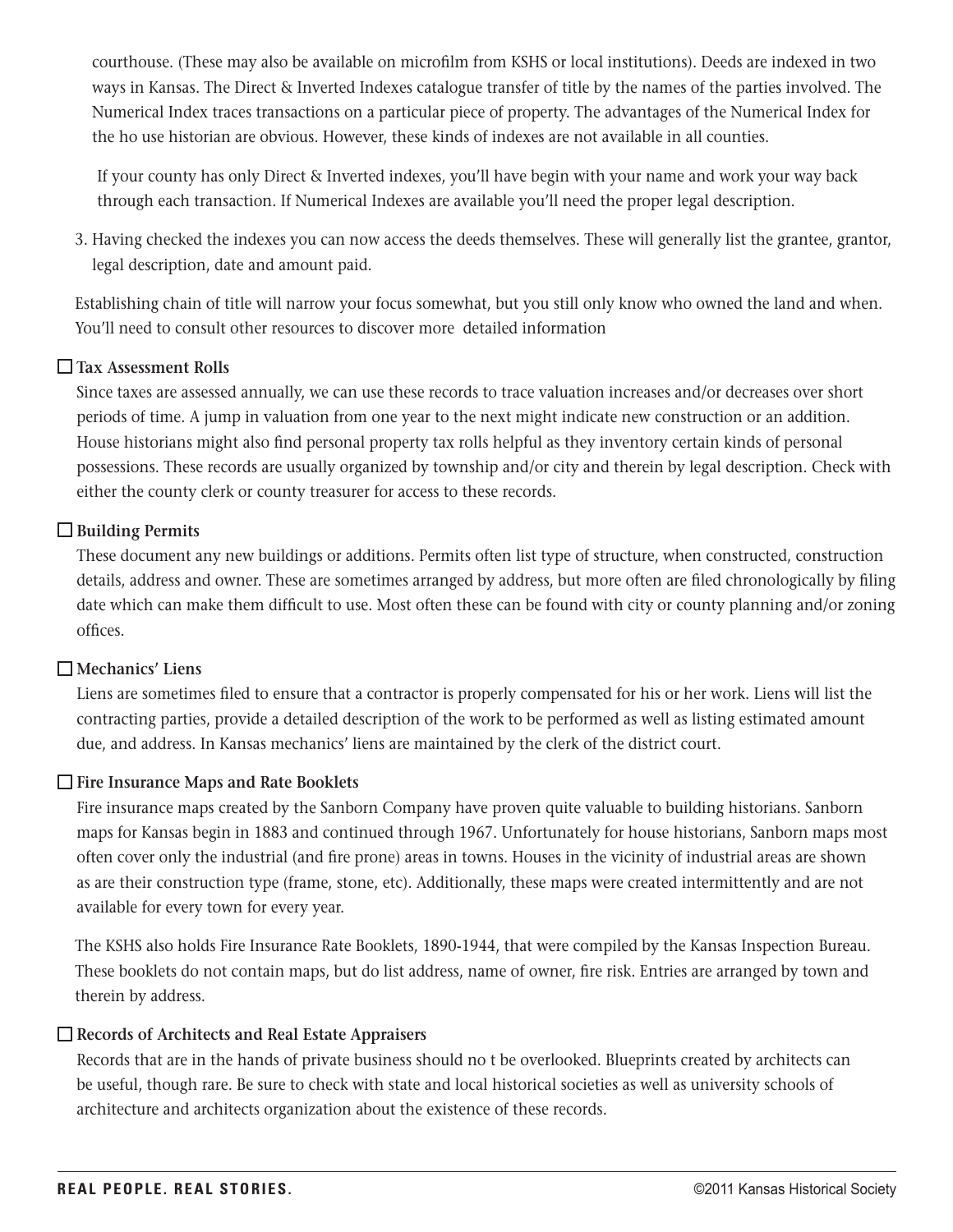Real estate appraisals can also be useful to house historians. These records may include photos, maps, dimensions, building materials used and a description of the condition of the house. These can be hard to locate as most appraisers operate independently and may not maintain their records.

#### **Plats and Maps**

When researching a house in the city limits, it may be helpful to check for original plats filed upon incorporation, these may include representations of houses. Also, be aware that occasionally a town will be re-platted which will change the block and lot designation for houses. The Register of Deeds will have plats for cities. Also check with city and county engineers and planners for various maps and photographs (including aerial) which may include your house.

# **Photographs**

Photos can be great sources of information on both the interior and exterior of Kansas State Historical Society, 2000. your house. Check with the previous owners, folks in the neighborhood and with both state and local libraries and historical societies. The County Appraiser also may have photos of residences.

#### **County Histories and Atlases**

County Atlases often include photos or drawings of certain houses in the county. Most often these are the dwellings of the wealthy, but every now and again a smaller house will make an appearance. Atlases often contain plats of cities as well. Sometimes state level atlases exist as with Everts Atlas of Kansas, 1887. County Histories also include photos or drawings and sometimes discuss the construction of particular buildings or houses.

#### **Newspapers**

If you can narrow construction and/or addition dates to a window of time, newspapers can be consulted. Newspapers can be a mixed bag. You may find nothing or a detailed description over several issues of the construction of a residence.

#### **City Directories**

City directories, mostly available for larger cities, can prove invaluable to house researchers. Directories were usually taken at least bi-annually if not every year and list address and occupation of the head of household. Directories are generally cross-listed with entries indexed by name and address. A particular benefit of city directories is the ability they provide the researcher to pinpoint construction date. (i.e. the first date in which the address appears).

#### **Estate Records**

Estate records document the final settlement of an individual's estate. If the person dies intestate (without a will) the court will order and inventory and appraisal of the decedent's possessions. These records can help researchers reconstruct the contents of a house. Also any estate actions that involve the sale of property can be helpful. Estate records can be found with the Clerk of the District Court.

#### **Physical Examination/Material Culture**

It can be easy to get lost in the paper trail, but don't forget to take a close look at your house. What hints does it provide about its history. Are additions apparent? Have you located artifacts in or around the house (bottles, nails, etc). How is the house constructed? Does it blend or stand out in relation to other houses in the area?

# **Oral Histories**

Neighbors, previous owners and others can be a goldmine of information for the house historian. Inquire about previous owners, additions to the house, any fire, flood or tornado damage. You might find some just plain fun stories as well. Any event, it's a good ideas to record these stories either with a tape recorder or on paper.